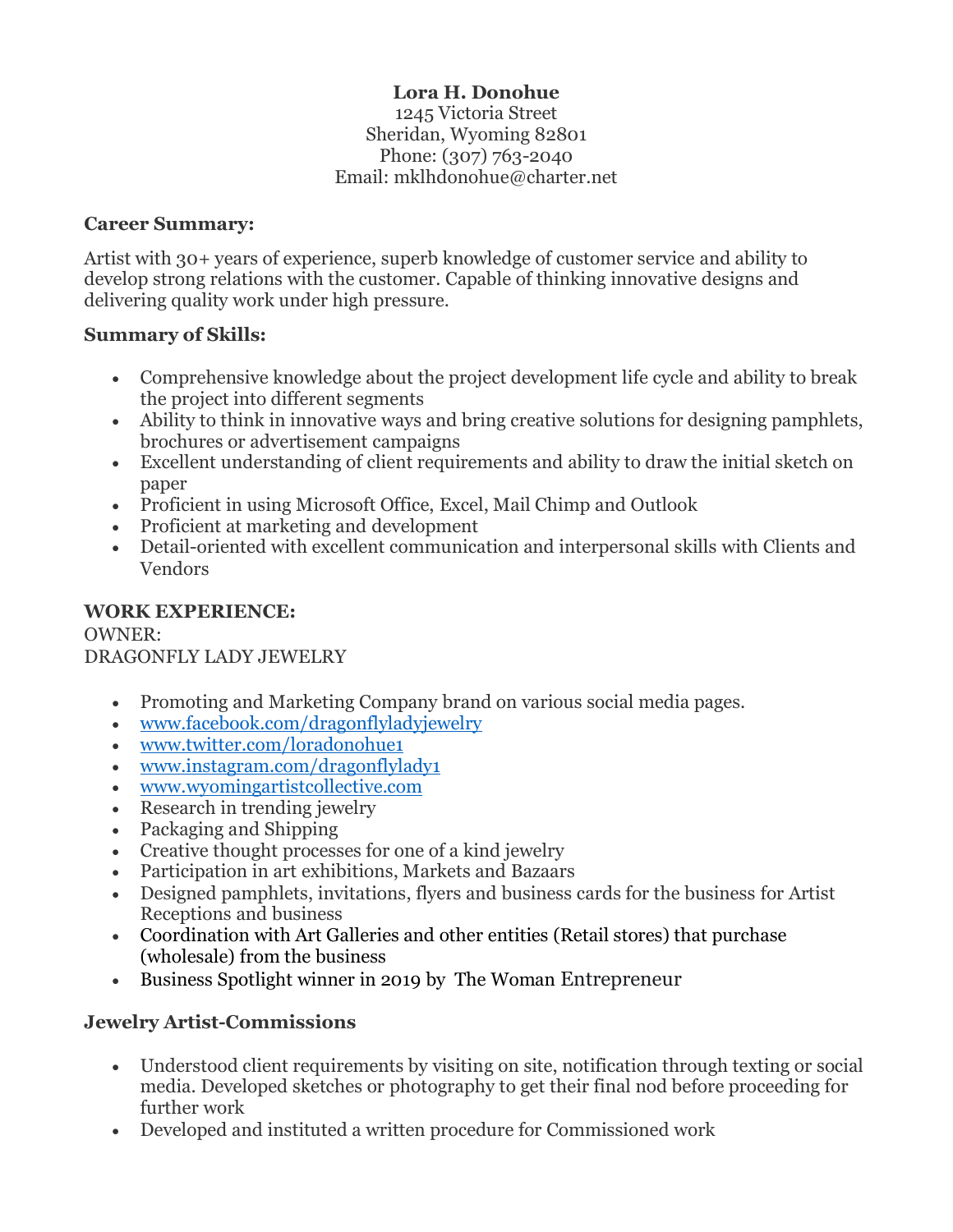## **Pottery Studio**

1992-1997

- Owned and operated Pottery studio
- Created Pottery for several businesses in town
- Coordination with clients and vendors

## **Art Exhibits-Group Shows:**

- Wildlife Show Gallery on Main-Dayton, Wyoming-2016
- 3 Juried Shows at Sheridan College
- Multi. Media Show Gallery on Main-Dayton, Wyoming-2017
- Beauty of the Bighorns Art Show Gallery in Greybull, Greybull, Wyoming-2017
- Dragonflies and Damsels Show Durand-Hedden House-New Jersey-2016
- Featured Artist in April 2020 for Wyoming Artists Collective
- Pop Up Show in October 2020 at the Gallery on Main
- Artists Sunday-Featuring Artists and Craftsman from across the country November 29, 2020
- Rodeo Inspired Art Show-Gallery on Main-July 2021

### **Education:**

- Associates Degree in Fine Art 1992-Sheridan College Sheridan, Wyoming 82801
- Art Club President for 2 years
- Deans Honor Roll
- Earned Multiple Art Scholarships
- Voted in as Home coming Princess in 1990
- Responsible for Bake Sales at the College to raise money for Art students to go to Denver, Co. This enabled students to study the Artists Life and Work at the Museum of Art and other various venues
- 3 juried shows at the College-1989-1992
- Webinars

## **Affiliations:**

- Gallery on Main in Dayton, Wyoming
- In Color Gallery and Design in Buffalo, Wyoming
- Grey Goose Design in Greer, AZ
- Durand-Hedden House Gallery-New Jersey
- Operation Graduation-Sheridan High School
- Gallery in Whitethorn, CA.
- Various Community Fund Raisers
- Accepted into the Wyoming Artists Collective-For Wyoming Artists only